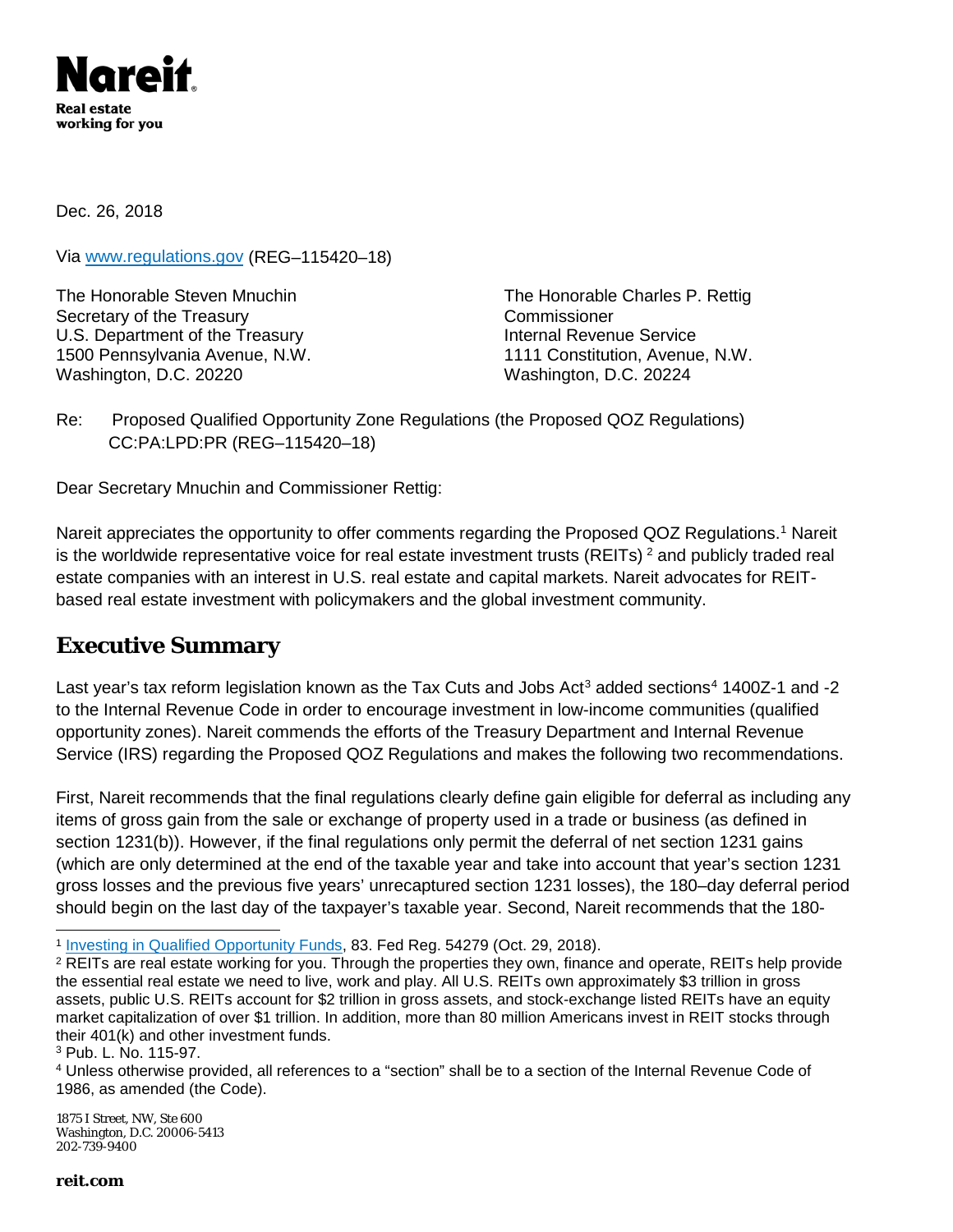

day deferral period for capital gain dividends of REIT shareholders begin 30 days after the close of the REIT's taxable year.<sup>[5](#page-1-0)</sup>

# **Discussion**

## **Final regulations should clarify that "eligible gain" includes section 1231 gain**

### **Background**

Section 1400Z-2 allows for the deferral of "gain" if the gain is invested in a qualified opportunity fund (QOF). In addition, section 1400Z-2(e)(4) grants broad regulatory authority to the Treasury Department to "prescribe such regulations as may be necessary or appropriate to carry out the purposes of this section."

The Proposed QOZ Regulations<sup>[6](#page-1-1)</sup> with respect to section 1400Z-2 provide that "gain" is eligible for deferral if it would be recognized for Federal income tax purposes absent deferral under the QOZ rules and if is treated as a capital gain for Federal income tax purposes, explaining that:

[t]he statutory text is silent as to whether Congress intended both ordinary and capital gains to be eligible for deferral under section 1400Z-2. (Sections 1221 and 1222 define these two kinds of gains.) However, the statute's legislative history explicitly identifies "capital gains" as the gains that are eligible for deferral. The Treasury Department and the IRS believe, based on the legislative history as well as the text and structure of the statute, that section 1400Z-2 is best interpreted as making deferral available only for capital gains. The proposed regulations provide that a gain is eligible for deferral if it is treated as a capital gain for Federal income tax purposes. Eligible gains, therefore, generally include capital gain from an actual, or deemed, sale or exchange, or any other gain that is required to be included in a taxpayer's computation of capital gain. [7](#page-1-2)

Presumably, a REIT's section 1374 gain (built-in gain) is eligible for deferral under section 1400Z-2, and it would be helpful if this were confirmed either by the final regulations or the Preamble to the final regulations. [8](#page-1-3)

<span id="page-1-0"></span><sup>&</sup>lt;sup>5</sup> Nareit supports the comments on the Proposed QOZ Regulations submitted on behalf of the [U.S. Chamber of](https://www.uschamber.com/comment/us-chamber-comments-reg-115420-18-investing-qualified-opportunity-funds-guidance-under-1400z) Commerce and The Real Estate Roundtable.

<span id="page-1-1"></span><sup>&</sup>lt;sup>6</sup> See Prop. Reg. § 1.1400Z2(a)-1(b)(2)(A).

<span id="page-1-2"></span><sup>7</sup> 83 Fed. Reg. at 54280. We also note that the statutory provision, as enacted, is entitled "Special Rules for Capital Gains Invested in Opportunity Zones."

<span id="page-1-3"></span><sup>&</sup>lt;sup>8</sup> Under the Proposed QOZ Regulations, the gain would retain its character as section 1374 gain.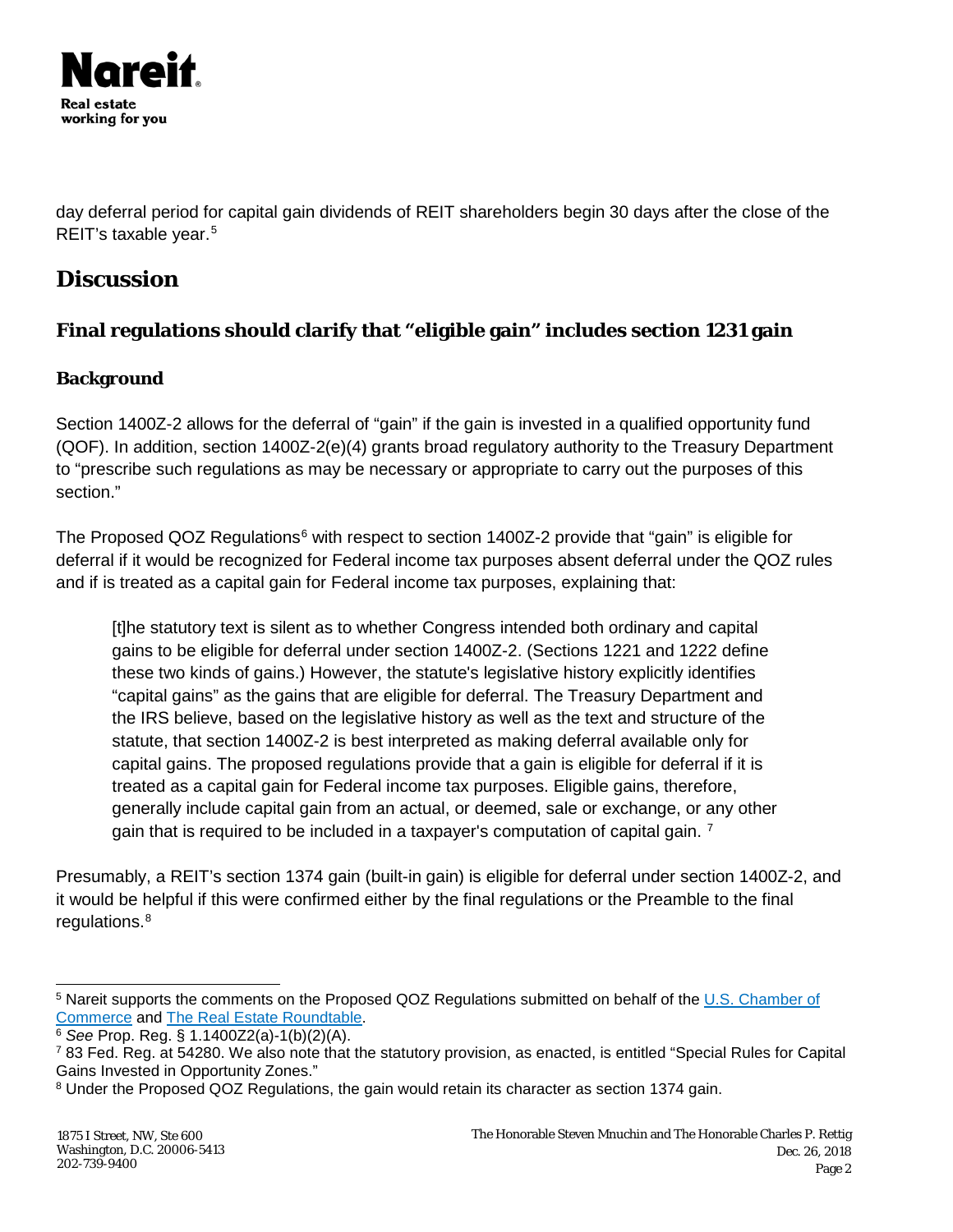

As relevant to this discussion, two Code provisions provide for the treatment of gain as capital gain for Federal income tax purposes: section 1222 and section 1231. Section 1222 provides general rules regarding the treatment of gain from the sale or exchange of a "capital asset" as either short or long-term capital gain or loss. Included in section 1221's definition of "capital asset" is generally property held by the taxpayer other than inventory or depreciable or real property used in the taxpayer's trade or business.

Section 1231 provides the Federal income tax treatment for gains and losses on the sale or exchange of, among other things, non-inventory depreciable property and real property used in a trade or business and held for more than one year. Under section 1231(a)(1), if section 1231 gains for the taxable year exceed section 1231 losses for the taxable year, such net gains are treated as long-term capital gains, subject to the special section 1231 recapture rule described below. If, however, section 1231 losses exceed section 1231 gains for such year, the net loss is treated as an ordinary loss. Section 1231(c) provides an exception to treating section 1231 gains as capital gain by treating net section 1231 gain in a taxable year as ordinary income up to the amount of non-recaptured net section 1231 losses from the previous five taxable years.

As relevant in the real estate context, section 1231 gains and losses are those gains or losses from the sale or exchange of property described in section 1231(b). Section 1231(b) property includes noninventory depreciable and real property used in a trade or business and held for more than one year. It also includes timber to which section 631 applies.

The IRS' Statistics of Income Division recently released [partnership tax return data for 2015.](https://www.irs.gov/pub/irs-soi/soi-a-copa-id1803.pdf) Table 5 of that data ("All Partnerships: Income (or Loss) Allocated to Partners, by Industrial Sector, Tax Year 2015") indicates that partnerships across all industry sectors recognized net section 1231 gains. Real estate and rental and leasing accounted for 49.7% of all partnerships and allocated to partners almost 75% of the approximately \$208 billion in partnership net section 1231 gains. In addition, Table 3 of the data ("All Partnerships: Balance Sheets by Selected Industrial Group, Tax Year 2015") indicates that real estate partnerships held approximately \$4.9 trillion of depreciable assets and land. Presumably, a sizable portion of the gain attributable to disposition of such property would constitute section 1231 gain. Assuming similar patterns going forward, partnerships of all industries, and, in particular, real estate partnerships, have the potential of realizing significant amounts of section 1231 gains that could be invested in QOFs. Section 1231 gains are also routinely realized by individual taxpayers as well.

### **Deferral of gain from the disposition of section 1231(b) property is consistent with the statute and would encourage additional QOF investments**

The Proposed QOZ Regulations appear to contemplate significant investment in QOFs from partnerships, as evidenced from the preamble, which states that "[p]artnerships are expected to be a

1875 I Street, NW, Ste 600 Washington, D.C. 20006-5413 202-739-9400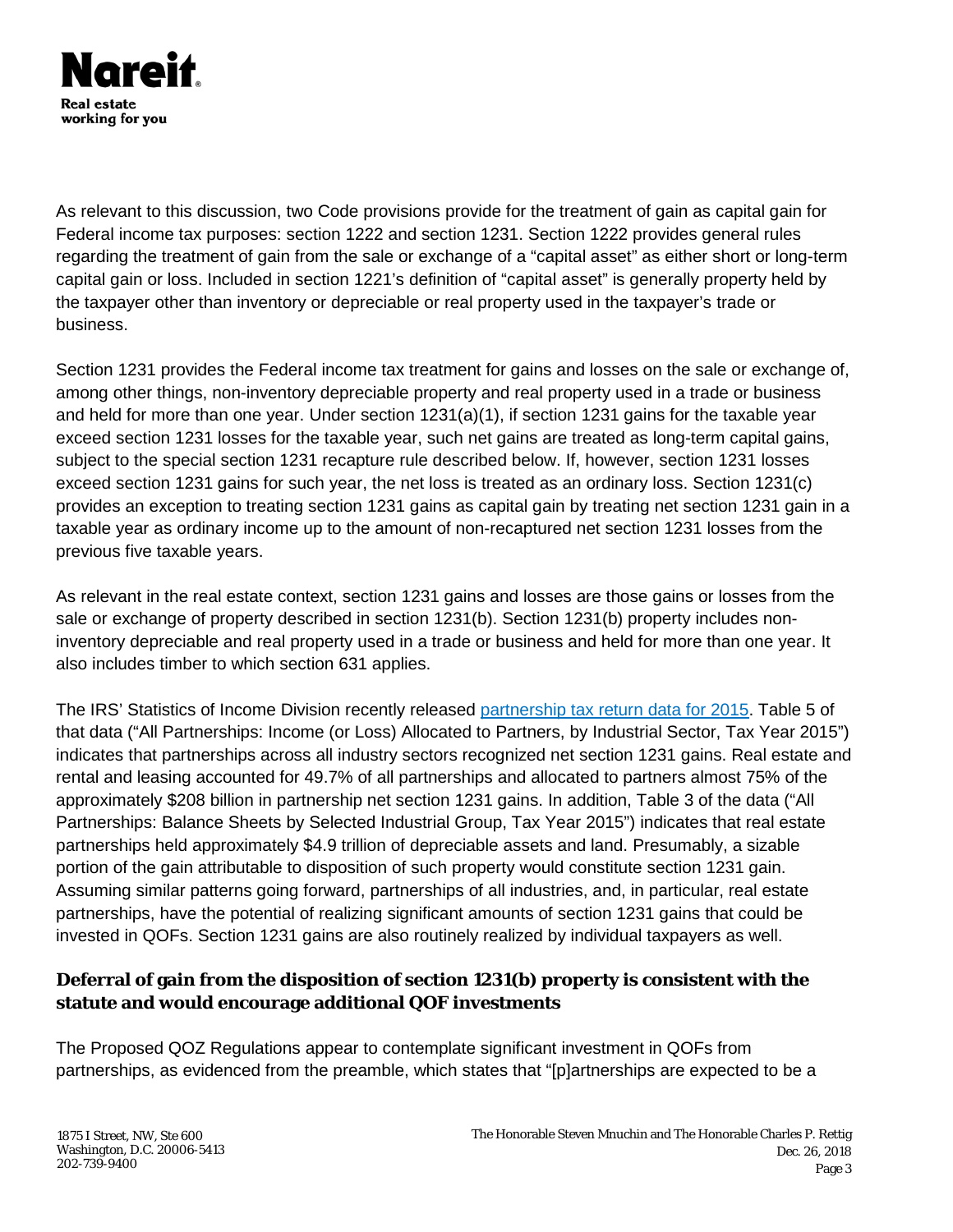

significant source of funds invested in [QOFs] . . . Without these proposed rules clarifying how partnerships and partners may satisfy the requirements for the preferential treatment of capital gains, partners may be less willing to invest in a QOF."<sup>[9](#page-3-0)</sup> Real estate partnerships comprise almost half of all partnerships and could deploy significant capital in QOFs. There is some uncertainty, however, regarding whether a partnership with section 1231 gain can defer that gain through a QOF investment because the partnership does not itself calculate whether such gain is treated as capital gain for Federal income tax purposes. Specifically, section 702(a)(3) applies to partnerships and provides that the determination of whether section 1231 gains are treated as capital gains is made at the partner level, rather than partnership level.

Thus, the section 1231 gain becomes capital gain or ordinary income at the individual or corporate partner level, generally depending on the partner's section 1231 losses from other sources (including other partnerships and through tiered partnerships) and from unrecaptured net section 1231 losses from prior years. As a result, partnerships with section 1231 gain may face significant complexity in making gain deferral elections, contrary to legislative intent.

Moreover, a unique issue exists for REITs in the umbrella partnership REIT (UPREIT) structure.<sup>[10](#page-3-1)</sup> This structure, in which a REIT owns only a majority interest in an operating partnership (OP) that owns and operates (through flow-through entities) all of the business' properties, is used by the majority of listed REITs. Investors acquire limited partnership units in the OP in exchange for contributions of property or partnership interests, and such units ultimately may be redeemed in a taxable transaction in exchange for cash or REIT stock (at the REIT's option). These partners generally are entitled to distributions from the OP on parity with REIT shareholders. To maintain this parity, the REIT partner may not invest outside of the OP. Any outside investments are required to be contributed to the OP. [11](#page-3-2)

The Proposed QOZ Regulations also retain the character of any deferred gain when ultimately recognized.[12](#page-3-3) Without clarification, this issue creates uncertainty (and therefore may hinder QOF investments) for many taxpayers, including, but not limited to, real estate partnerships and potentially all UPREITs.

<span id="page-3-0"></span> <sup>9</sup> 83 Fed. Reg. at 54287.

<span id="page-3-1"></span><sup>&</sup>lt;sup>10</sup> Treas. Reg § 1.701-2(d), Example 4 generally describes an UPREIT structure and concludes that it will not constitute an abusive transaction under section 701.

<span id="page-3-2"></span><sup>11</sup> REITs may reinvest gains in QOFs, and in an UPREIT structure, there is some uncertainty regarding whether the REIT can then contribute the QOF interests to the OP without triggering deferred gain. Although this is a distinct issue from the section 1231 question, we would welcome guidance on the ability to transfer QOF interests in nonrecognition transactions.

<span id="page-3-3"></span><sup>&</sup>lt;sup>12</sup> In this respect, the tax treatment of gain recognition under the QOZ rules resembles that under the installment sale rules of section 453.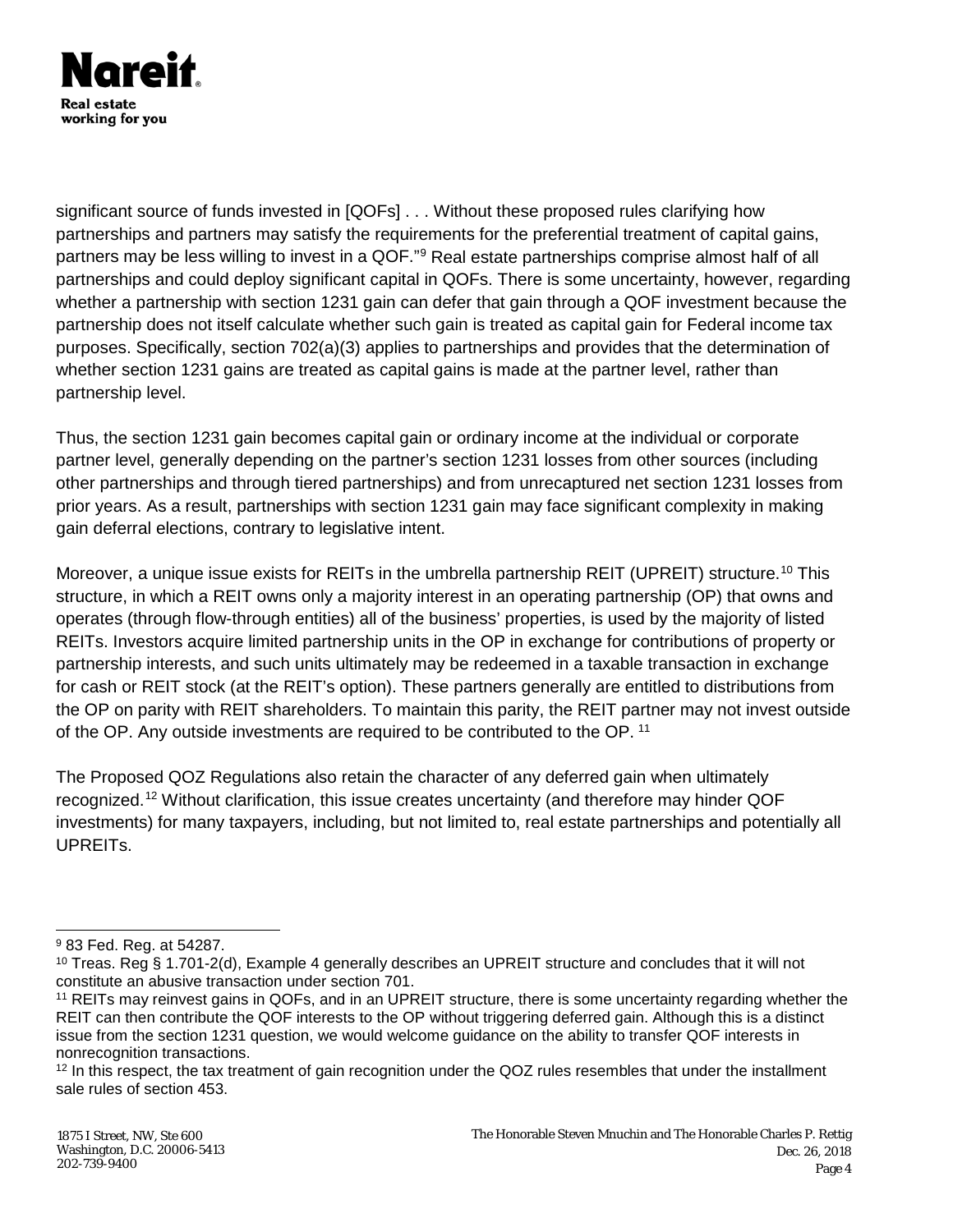

To eliminate this uncertainty, and to encourage investment of section 1231 gains in QOFs, we recommend using a definition of eligible gain under Section 1400Z-2(a) similar to the definition of "qualified capital gain" under a similar provision meant to encourage investment, former section 1400B(e)(1): gain from the sale or exchange of a capital asset or property used in the trade or business (as defined in section 1231(b)).

The IRS and Treasury Department have broad regulatory authority to define "gain" in section 1400Z-2(a) necessary or appropriate to carry out its purposes – namely, to encourage investment in distressed areas through the deferral of gain on the sale or exchange of property. The statutory language uses the term "gain," rather than "capital gain." Thus, allowing deferral of gains from disposition of section 1231(b) property would not be inconsistent with the statutory language. Although the legislative history may have referred to capital gain, there is no indication that the drafters intended to exclude section 1231 gains (which, absent any section 1231 losses in excess of the section 1231 gains, are treated as long-term capital gain) from deferral.

#### **The 180-day period applicable to net section 1231 gains should begin on last day of taxable year**

Prop. Reg. § 1.1400Z2(a)-1(b)(4) provides that the first day of the 180-day period described in section 1400Z-2(a)(1)(A) "begins on the day on which the gain would be recognized for Federal income tax purposes if the taxpayer did not elect under section 1400Z-2 to defer recognition of that gain." Because of the complex section 1231 calculation described above, a taxpayer may not know within 180 days from the date that the gain is recognized whether a section 1231 gain will, at the end of the taxable year, in fact be treated as capital gain for Federal income tax purposes.

As noted above, at the partner or individual taxpayer level, the determination of whether section 1231 gain is treated as capital gain for Federal income tax purposes can only be determined once all section 1231 losses are aggregated, to measure whether they equal or exceed the aggregate section 1231 gains. For partners or individuals in multiple partnerships, that means waiting until the receipt of all Schedules K-1, which could be received as late as September 15 of (or 258 days into) the subsequent tax year.

If the final regulations only permit the deferral of section 1231 gains to the extent that they are treated as capital gains for Federal income tax purposes (*i.e*., if they exceed that year's section 1231 losses and the previous five year's non-recaptured section 1231 losses), the 180–day deferral period should begin on the last day of the taxpayer's taxable year in order for the taxpayer to undertake the calculations required by section 1231. This rule would be consistent with the Proposed QOZ Regulations' treatment of capital gains realized through a non-electing partnership. If, however, taxpayers were permitted to elect to defer gross section 1231 gains, the 180-day period could begin on the date the gain is realized (or from the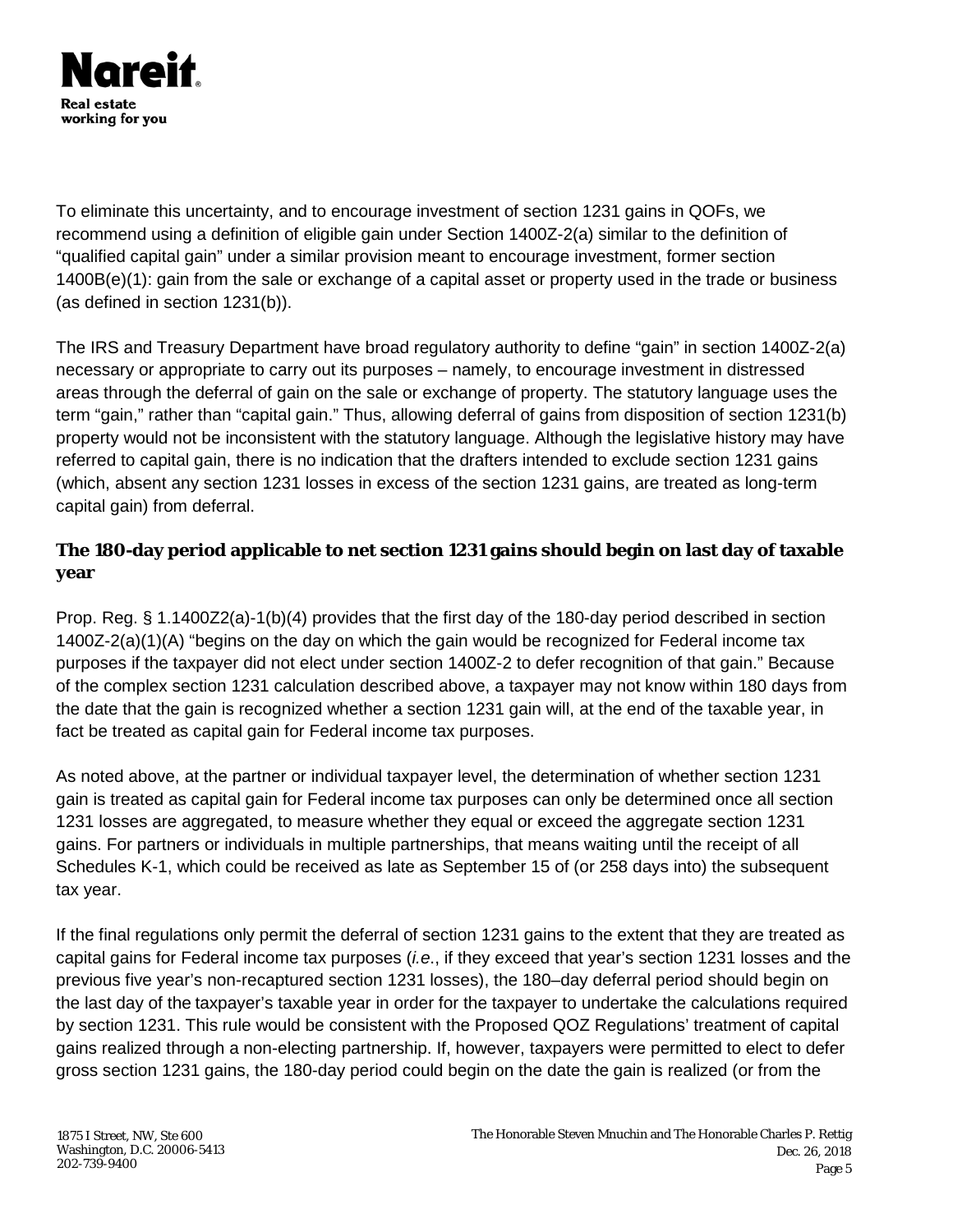

last day of a partnership's taxable year in the case of non-electing partnership), because section 1231 losses and unrecaptured 1231 losses would not be taken into account.

## **For REIT capital gain dividends, the 180-day deferral period should begin 30 days after the close of the REIT's taxable year**

#### **Background**

A similar issue in connection with the 180-day deferral period arises in the context of capital gain dividends distributed by REITs and regulated investment companies (RICs). Specifically, Example 2 of that Prop. Reg. § 1.1400Z2(a)-1(b)(4) specifies if an individual RIC or REIT shareholder receives a capital gain dividend, the shareholder's 180-day period with respect to that gain begins on the day that the dividend is paid.

### **Starting the 180-day deferral period for REIT capital gain dividends 30 days after the end of the REIT's year would ensure that all designated capital gain dividends will be eligible for deferral without the administrative burden of knowing the precise designation date**

As a practical matter, beginning a REIT or RIC shareholder's 180-day period on the day that the dividend is paid makes it virtually impossible for recipients of capital gain dividends to be able to effectively participate in the opportunity zone program. REIT capital gain dividends can only be declared on the net capital gain of the REIT.[13](#page-5-0) Therefore, there is no way for a REIT to determine if a dividend will even be eligible for capital gain until the taxable year has ended when the REIT can aggregate all of its capital gains and losses, as well as section 1231 gains and losses, for the taxable year.

Of greater import, even if the taxable year has ended and a REIT dividend is eligible to be treated as a capital gain dividend, it cannot be treated as a capital gain dividend unless the dividend is designated as a capital gain dividend by the REIT.<sup>[14](#page-5-1)</sup> The REIT capital gain dividend rules recognize that a REIT cannot determine its capital gain dividend at the time the dividend is paid. Therefore, the Internal Revenue Code provides that a REIT generally can designate a dividend paid as a capital gain dividend at any time before the expiration of 30 days after the close of the REIT's tax year.<sup>[15](#page-5-2)</sup> Note that, even if a dividend is eligible to be treated as a capital gain dividend, if a REIT does not properly designate it as such, the dividend would not be a capital gain dividend. Therefore, a dividend does not become a capital gain dividend until the time that the dividend is designated as such, such as on Jan. 30 of the following year.

<span id="page-5-0"></span> <sup>13</sup> Section 857(b)(3)(B).

<span id="page-5-1"></span><sup>14</sup> *Id*.

<span id="page-5-2"></span><sup>15</sup> *Id*.